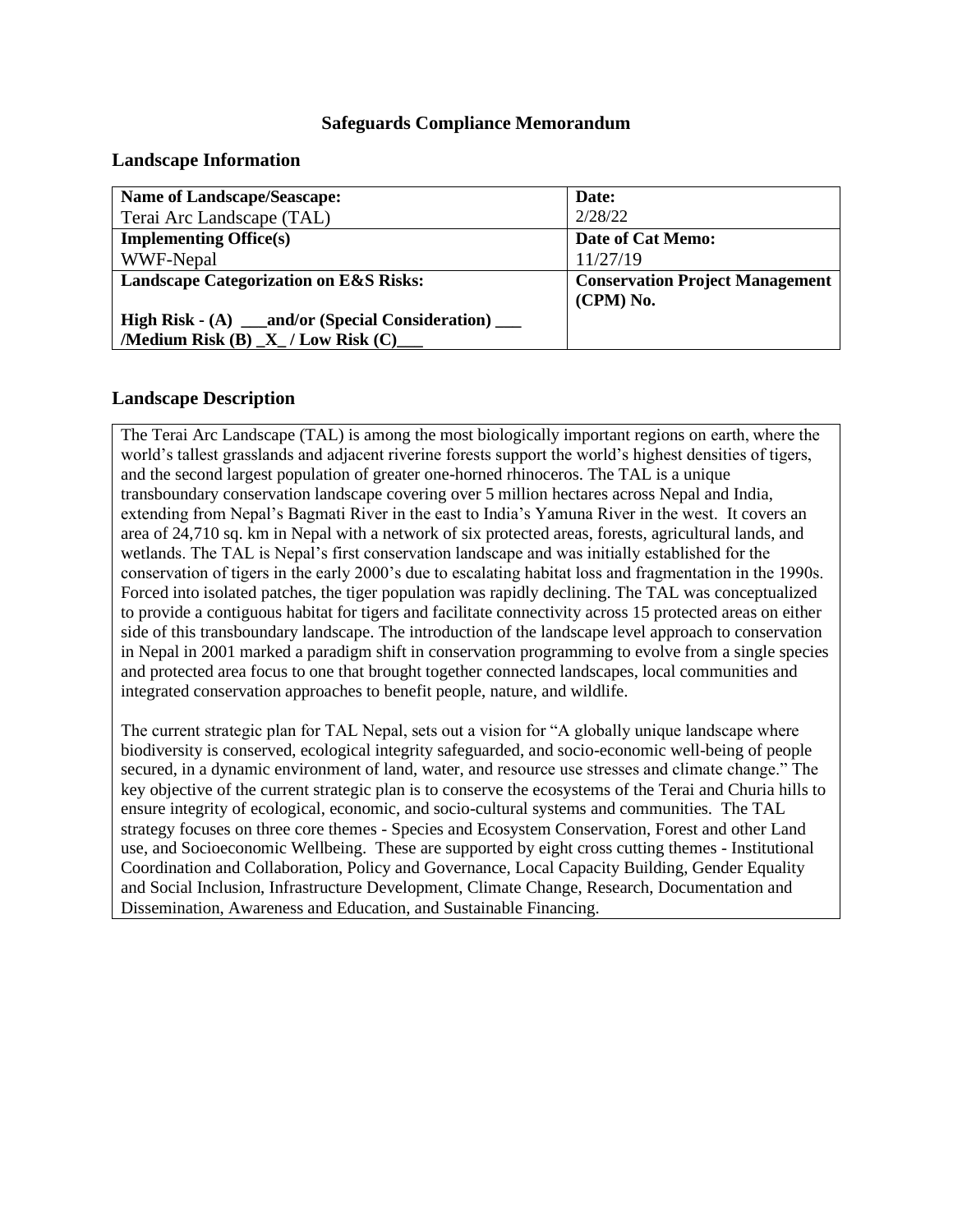## **Safeguard Analysis**

| <b>Substantive Safeguard Standards Triggered:</b> | Yes | N <sub>0</sub> |
|---------------------------------------------------|-----|----------------|
| <b>Natural Habitats</b>                           |     | X              |
| <b>Pest Management</b>                            |     | X              |
| <b>Indigenous Peoples</b>                         | X   |                |
| <b>Restriction of Access &amp; Resettlement</b>   | X   |                |
| <b>Community Health, Safety and Security</b>      | X   |                |
| <b>Physical and Cultural Resources</b>            |     | X              |

## **Summary of Safeguards Issues**

#### **Summary of Cross Cutting Issues:**

Two cross-cutting risks have surfaced through the screening process: 1) the potential for climate impacts to undermine project activities, and 2) the potential for someone employed by the project to engage in sexual harassment or gender-based violence.

WWF-Nepal has carried out significant work in assessing the potential impacts of climate. Given the breadth of climate considerations WWF incorporates in project and program design, no further assessment is required.

Gender considerations and addressing the threat of gender-based violence and harassment have also been given significant thought both through governmental tools that address this issue and as part of project design. No specific assessment is required at this time.

In conclusion, WWF-Nepal has integrated climate adaptation and thorough mechanisms for addressing gender-related issues into their project portfolio in the Terai Arc Landscape. That said, WWF-Nepal should make sure that they employ full due diligence to ensure the presence and implementation of sexual harassment and gender-based violence policies. .

#### **Summary of Key Safeguards Issues:**

#### Restriction of Access

WWF-Nepal supports project activities carried out through an inclusive and consultative forest management framework managed by the communities. As part of these activities parcels of land can have the established permissions for usage changed and, in some cases, temporary fencing may be put in place to stop people from entering these sensitive areas. These decisions are made by the community itself through its community forest management framework. While the framework itself is likely an effective mechanism to prevent true restriction of access, it is essential that WWF-Nepal both documents how the community forest management framework does this and provides for effective review and monitoring to ensure there is no means for restriction of access that negatively impacts the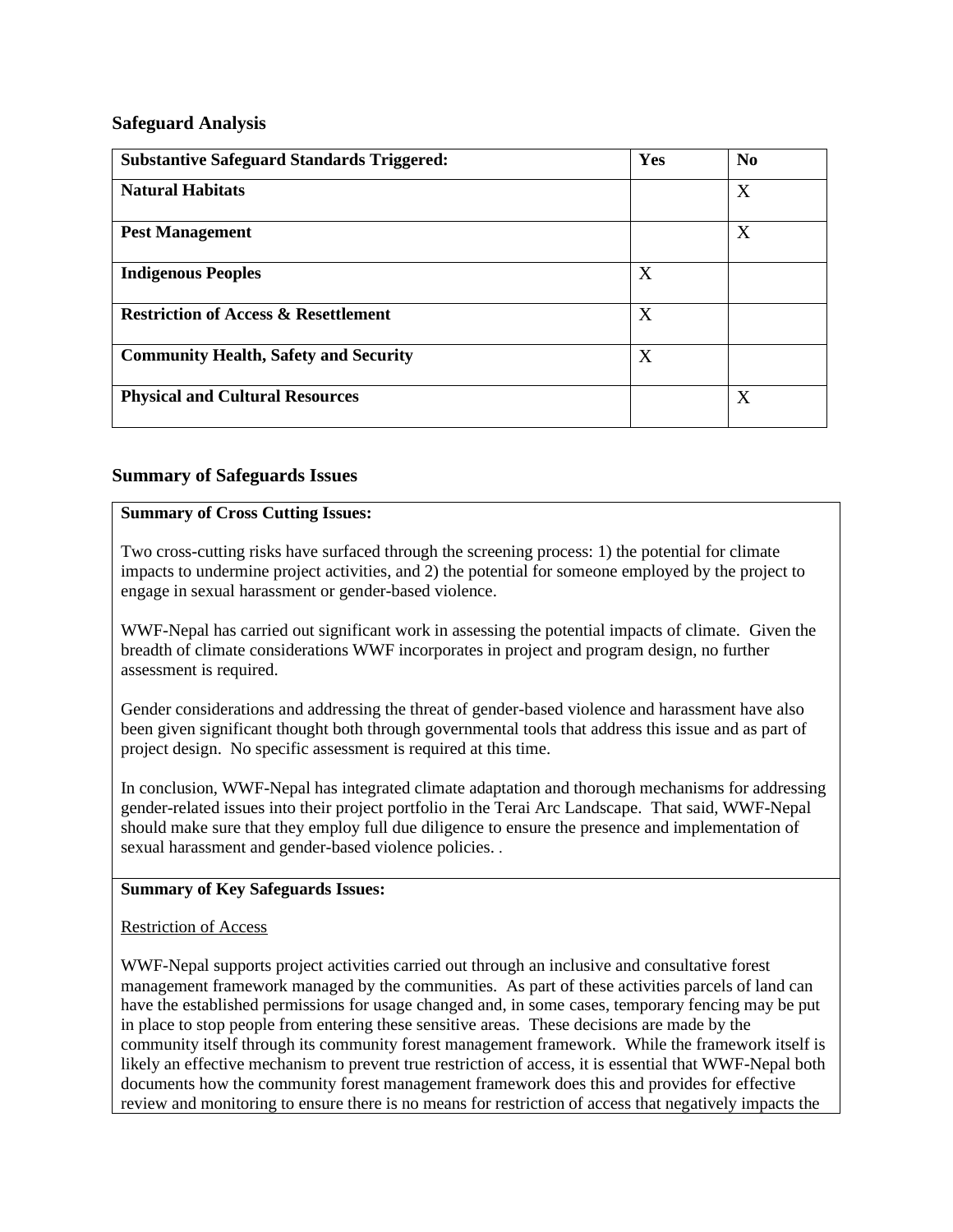communities and vulnerable parts of the community. There is further need to identify and account for the inclusion of groups that may fall outside of the community management structures, like landless peasants.

#### Indigenous Peoples

There are indigenous peoples living in the areas of WWF's work and in the communities WWF engages. Diligent efforts around sensitivity and respect for these and other vulnerable communities is essential in moving ahead with this work. Per the above description of potential restriction of access, WWF would need to take additional steps to document how consultation and consent from these communities is integrated into the existing community forest management framework processes and requirements.

## Community Health and Security

There are three sets of risk present under this standard. First, increasing wildlife populations particularly those of large wildlife and predators increases the risk of human wildlife conflict. Second, provision of training and support to rangers does increase the potential risk for abuse or dangerous actions by those engaged in law enforcement. Third, careful review that support for established third party informant mechanisms is consistent with both local law and WWF guidelines, while ensuring the safety of informants and not creating conflict in the community, is necessary to avoid potential risks.

## **Describe measures taken by the Landscape Team to address safeguard issues.**

WWF-US has put in place:

- An Environmental and Social Risk Management Framework that includes plans on:
	- a) Community Health, Safety, and Security: covering support for law enforcement, support for informants, and human wildlife conflict
	- b) Restriction of Access: covering how WWF will build upon the community management framework to avoid or mitigate the potential for economic displacement
	- c) Indigenous Peoples: establishes measures for the equitable participation of Indigenous Peoples in WWF's activities and identify the circumstance, should the arise, that WWF should pursue FPIC
- Stakeholder Engagement Plan that lays out WWF-Nepal's strategy for continuous ongoing engagement with key stakeholders and rightsholders
- Grievance mechanism: WWF-Nepal established a national level grievance mechanism at the national level prior to the implementation of ESSF, this grievance mechanism has been enhanced and additional measures have been taken to ensure that local communities in places where WWF works can easily raise grievances.

**Identify the key stakeholders and describe the mechanisms for consultation and disclosure on safeguard policies, with an emphasis on potentially affected people.** WWF Nepal has engaged a broad set of stakeholders in the development and completion of its safeguard measures including Indigenous Peoples, Local Communities, civil society organizations, and government. These engagements include in person engagements both by WWF and a consultant who supported the development of these documents. They have also publicly disclosed material about their safeguarding efforts through their website.

## **Monitoring and Compliance**

Have satisfactory calendar, budget and clear institutional responsibilities been prepared for the implementation of measures related to ESSF? Yes [X] No [ ] NA [ ]

Have costs related to safeguard standard measures been included in relevant project costs? Yes [X] No [] NA []